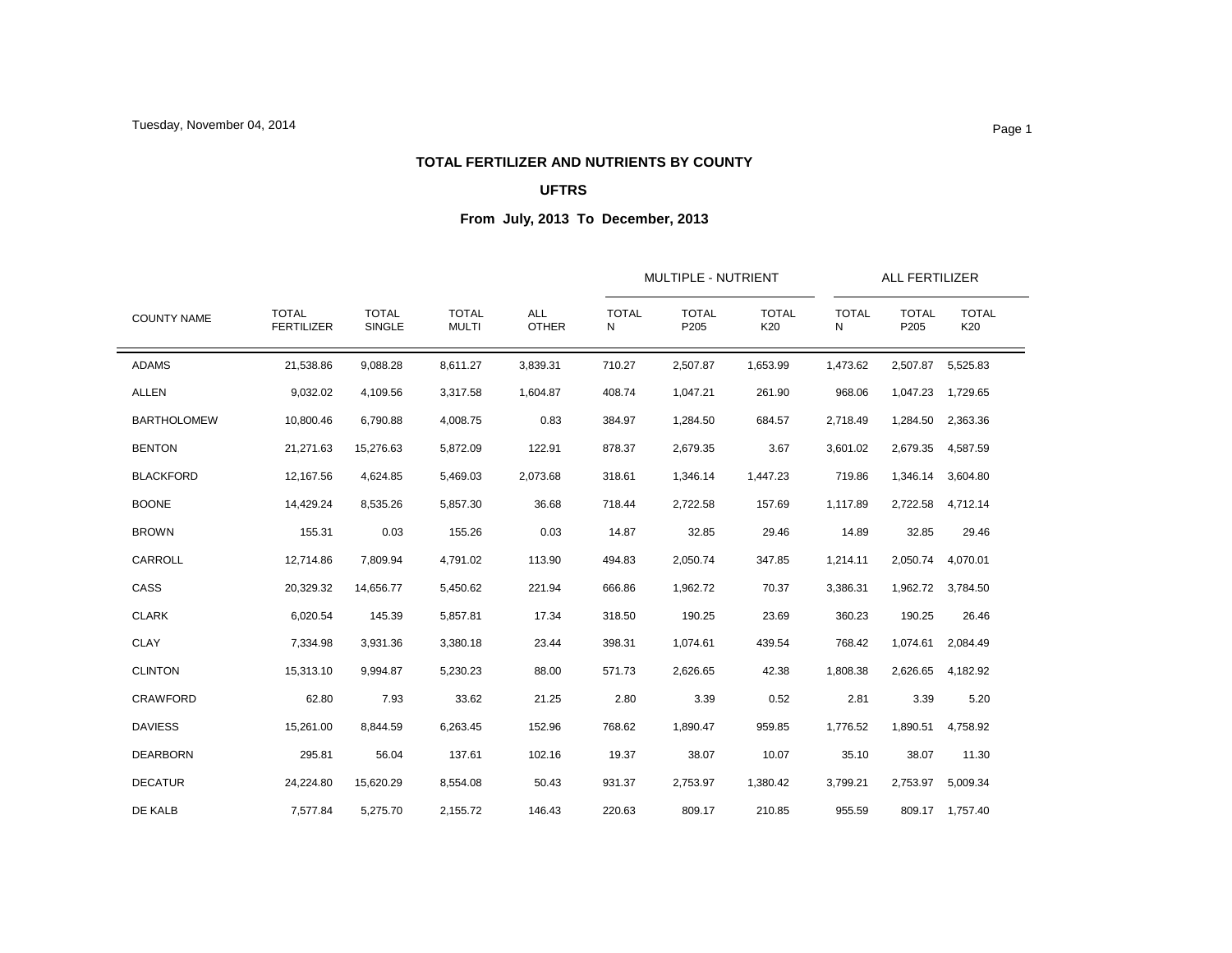Tuesday, November 04, 2014 Page 2

### **TOTAL FERTILIZER AND NUTRIENTS BY COUNTY**

## **UFTRS**

|                    |                                   |                               |                              |                            |                   | <b>MULTIPLE - NUTRIENT</b> |                     | <b>ALL FERTILIZER</b> |                      |                     |
|--------------------|-----------------------------------|-------------------------------|------------------------------|----------------------------|-------------------|----------------------------|---------------------|-----------------------|----------------------|---------------------|
| <b>COUNTY NAME</b> | <b>TOTAL</b><br><b>FERTILIZER</b> | <b>TOTAL</b><br><b>SINGLE</b> | <b>TOTAL</b><br><b>MULTI</b> | <b>ALL</b><br><b>OTHER</b> | <b>TOTAL</b><br>N | <b>TOTAL</b><br>P205       | <b>TOTAL</b><br>K20 | <b>TOTAL</b><br>Ν     | <b>TOTAL</b><br>P205 | <b>TOTAL</b><br>K20 |
| <b>DELAWARE</b>    | 8,234.23                          | 5,398.08                      | 2,818.94                     | 17.21                      | 240.62            | 1,049.10                   | 395.36              | 1,195.90              | 1,049.10             | 1,988.64            |
| <b>DUBOIS</b>      | 3,931.49                          | 2,592.72                      | 1,320.88                     | 17.90                      | 194.87            | 429.96                     | 147.54              | 504.80                | 436.75               | 1,306.63            |
| <b>ELKHART</b>     | 7,324.51                          | 5,102.00                      | 1,998.32                     | 224.19                     | 233.64            | 452.55                     | 282.79              | 995.49                | 452.55               | 1,710.89            |
| <b>FAYETTE</b>     | 1,536.48                          | 883.44                        | 631.68                       | 21.37                      | 73.28             | 186.85                     | 127.23              | 221.14                | 186.85               | 340.98              |
| <b>FLOYD</b>       | 443.21                            | 4.14                          | 423.89                       | 15.18                      | 45.58             | 37.05                      | 35.17               | 47.47                 | 37.05                | 35.17               |
| <b>FOUNTAIN</b>    | 9,017.14                          | 5,816.86                      | 3,158.73                     | 41.55                      | 561.23            | 1,440.12                   | 0.90                | 1,655.69              |                      | 1,440.12 2,570.03   |
| <b>FRANKLIN</b>    | 7,052.10                          | 4,989.83                      | 2,051.46                     | 10.81                      | 272.79            | 745.85                     | 217.02              | 653.58                | 745.85               | 2,389.79            |
| <b>FULTON</b>      | 10,366.99                         | 7,502.90                      | 2,812.46                     | 51.64                      | 358.68            | 1,051.02                   | 246.44              | 1,723.97              | 1,051.02             | 3,008.46            |
| <b>GIBSON</b>      | 20,422.71                         | 11,608.72                     | 8,609.64                     | 204.36                     | 1,182.68          | 3,104.06                   | 769.45              | 2,552.49              | 3,104.06             | 5,354.02            |
| <b>GRANT</b>       | 17,151.43                         | 9.563.67                      | 6,630.19                     | 957.57                     | 658.30            | 2,974.01                   | 415.94              | 1,474.17              | 2,974.01             | 5,086.44            |
| <b>GREENE</b>      | 2,023.20                          | 1,306.53                      | 695.64                       | 21.03                      | 122.86            | 314.59                     | 1.14                | 280.44                | 314.59               | 589.62              |
| <b>HAMILTON</b>    | 13,851.50                         | 6,109.15                      | 7,654.66                     | 87.68                      | 1,152.99          | 1,827.87                   | 736.65              | 1,889.43              | 1,828.27             | 3,137.30            |
| <b>HANCOCK</b>     | 7,655.69                          | 3,256.50                      | 4,067.48                     | 331.71                     | 385.72            | 1,242.02                   | 687.24              | 591.78                | 1,242.02             | 2,485.67            |
| <b>HARRISON</b>    | 3,522.86                          | 1,358.34                      | 2,150.15                     | 14.37                      | 213.73            | 436.42                     | 23.37               | 354.71                | 436.42               | 586.37              |
| <b>HENDRICKS</b>   | 6,318.10                          | 3,790.71                      | 2,519.32                     | 8.08                       | 303.47            | 1,116.42                   | 22.18               | 327.80                | 1,116.42             | 2,247.54            |
| <b>HENRY</b>       | 8,346.49                          | 5,194.78                      | 3,114.85                     | 36.85                      | 390.46            | 1,303.79                   | 344.41              | 765.83                | 1,307.63             | 2,836.95            |
| <b>HOWARD</b>      | 16,237.72                         | 10,293.54                     | 5,816.85                     | 127.32                     | 526.67            | 2,251.83                   | 697.50              | 2,244.56              | 2,251.83             | 3,887.55            |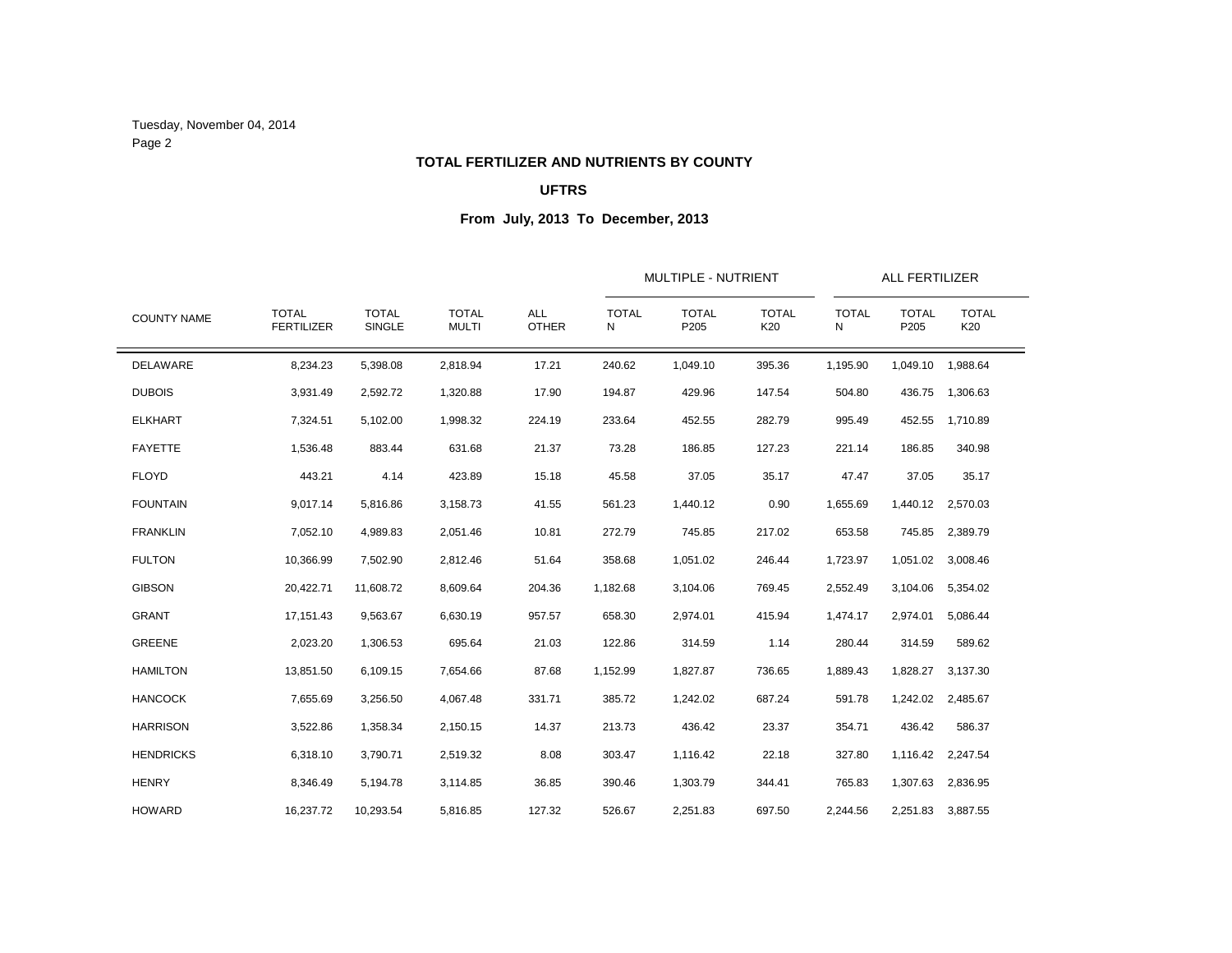### **TOTAL FERTILIZER AND NUTRIENTS BY COUNTY**

## **UFTRS**

|                    |                                   |                               |                              | ALL<br><b>OTHER</b> |                   |                      | MULTIPLE - NUTRIENT |                   | <b>ALL FERTILIZER</b> |                     |  |
|--------------------|-----------------------------------|-------------------------------|------------------------------|---------------------|-------------------|----------------------|---------------------|-------------------|-----------------------|---------------------|--|
| <b>COUNTY NAME</b> | <b>TOTAL</b><br><b>FERTILIZER</b> | <b>TOTAL</b><br><b>SINGLE</b> | <b>TOTAL</b><br><b>MULTI</b> |                     | <b>TOTAL</b><br>N | <b>TOTAL</b><br>P205 | <b>TOTAL</b><br>K20 | <b>TOTAL</b><br>N | <b>TOTAL</b><br>P205  | <b>TOTAL</b><br>K20 |  |
| <b>HUNTINGTON</b>  | 26,712.36                         | 11,819.63                     | 12,045.44                    | 2,847.29            | 1,425.93          | 3,358.75             | 2,547.99            | 4,716.59          | 3,358.75              | 6,337.94            |  |
| <b>JACKSON</b>     | 11,048.90                         | 6,044.00                      | 4,889.65                     | 115.25              | 572.66            | 1,306.05             | 606.29              | 1,536.14          | 1,306.05              | 2,478.35            |  |
| <b>JASPER</b>      | 13,874.70                         | 11,058.75                     | 2,032.87                     | 783.08              | 268.74            | 727.84               | 34.29               | 2,462.76          | 727.84                | 2,602.42            |  |
| JAY                | 13,159.41                         | 7,133.19                      | 2,952.39                     | 3,073.83            | 236.08            | 1,008.98             | 420.01              | 1,127.19          | 1,008.98              | 2,757.32            |  |
| <b>JEFFERSON</b>   | 2,223.91                          | 321.92                        | 1,875.91                     | 26.08               | 126.87            | 280.83               | 479.80              | 202.52            | 280.83                | 521.75              |  |
| <b>JENNINGS</b>    | 1,167.74                          | 889.10                        | 261.99                       | 16.65               | 17.65             | 33.64                | 33.50               | 27.29             | 33.64                 | 553.98              |  |
| <b>JOHNSON</b>     | 8,546.74                          | 3,302.40                      | 5,164.11                     | 80.23               | 488.15            | 1,277.44             | 1,143.94            | 1,099.77          | 1,277.44              | 2,112.68            |  |
| <b>KNOX</b>        | 21,922.28                         | 10,640.81                     | 10,933.19                    | 348.28              | 1,249.85          | 2,817.16             | 1,556.76            | 2,699.34          |                       | 2,817.16 5,310.70   |  |
| <b>KOSCIUSKO</b>   | 23,640.91                         | 18,972.62                     | 4,575.21                     | 93.08               | 319.88            | 1,040.18             | 602.31              | 3,936.30          | 1,040.18              | 3,126.25            |  |
| LAGRANGE           | 11,679.31                         | 9,663.21                      | 1,440.92                     | 575.17              | 107.64            | 360.18               | 222.62              | 1,949.39          | 360.34                | 1,855.17            |  |
| LAKE               | 5,818.92                          | 3,857.55                      | 1,949.69                     | 11.68               | 380.92            | 319.46               | 83.18               | 1,123.70          | 319.49                | 908.94              |  |
| <b>LA PORTE</b>    | 8,843.70                          | 6,966.82                      | 1,691.31                     | 185.57              | 215.91            | 659.54               | 49.02               | 2,213.40          | 659.55                | 1,568.76            |  |
| LAWRENCE           | 2,982.42                          | 1,993.69                      | 959.73                       | 29.00               | 159.97            | 393.47               | 15.55               | 323.03            | 394.60                | 681.72              |  |
| <b>MADISON</b>     | 17,103.42                         | 11,100.46                     | 5,963.43                     | 39.53               | 597.53            | 2,507.68             | 68.08               | 1,690.63          | 2,507.69              | 5,114.95            |  |
| <b>MARION</b>      | 2,177.63                          | 212.87                        | 1,746.80                     | 217.96              | 273.73            | 94.37                | 145.07              | 320.24            | 95.25                 | 163.92              |  |
| MARSHALL           | 7,296.78                          | 5,590.50                      | 1,706.25                     | 0.02                | 213.29            | 775.69               | 39.70               | 726.42            | 775.69                | 2,490.61            |  |
| <b>MARTIN</b>      | 2,021.52                          | 1,564.24                      | 457.28                       |                     | 81.92             | 209.04               | 0.80                | 210.15            | 209.04                | 772.42              |  |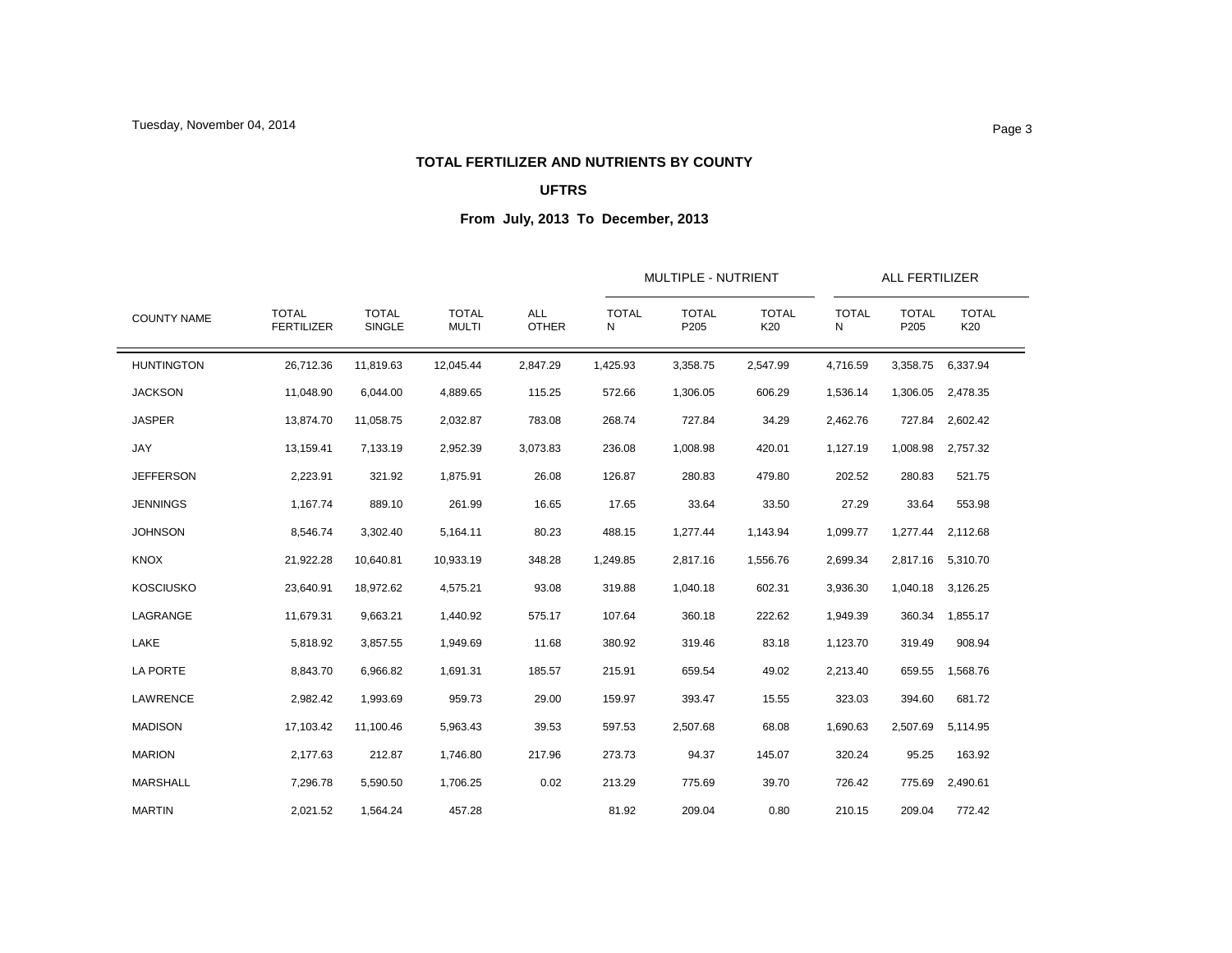Tuesday, November 04, 2014 Page 4

### **TOTAL FERTILIZER AND NUTRIENTS BY COUNTY**

## **UFTRS**

|                    |                                   |                               |                              |                            |                   | <b>MULTIPLE - NUTRIENT</b> |                     |                   | <b>ALL FERTILIZER</b> |                     |
|--------------------|-----------------------------------|-------------------------------|------------------------------|----------------------------|-------------------|----------------------------|---------------------|-------------------|-----------------------|---------------------|
| <b>COUNTY NAME</b> | <b>TOTAL</b><br><b>FERTILIZER</b> | <b>TOTAL</b><br><b>SINGLE</b> | <b>TOTAL</b><br><b>MULTI</b> | <b>ALL</b><br><b>OTHER</b> | <b>TOTAL</b><br>N | <b>TOTAL</b><br>P205       | <b>TOTAL</b><br>K20 | <b>TOTAL</b><br>Ν | <b>TOTAL</b><br>P205  | <b>TOTAL</b><br>K20 |
| <b>MIAMI</b>       | 7,312.97                          | 5,683.67                      | 1,594.99                     | 34.30                      | 202.23            | 756.86                     | 4.35                | 976.69            | 756.86                | 1,515.74            |
| <b>MONROE</b>      | 628.90                            | 27.28                         | 182.53                       | 419.10                     | 38.02             | 1.47                       | 7.21                | 38.86             | 1.47                  | 7.46                |
| <b>MONTGOMERY</b>  | 16,993.11                         | 11,235.56                     | 5,746.35                     | 11.20                      | 981.33            | 2,601.83                   | 32.34               | 2,866.21          | 2,601.83              | 4,442.50            |
| <b>MORGAN</b>      | 1,324.42                          | 789.04                        | 487.44                       | 47.93                      | 55.17             | 162.38                     | 19.63               | 165.91            | 163.27                | 333.57              |
| <b>NEWTON</b>      | 18,727.61                         | 12,923.10                     | 5,194.99                     | 609.52                     | 698.40            | 2,199.59                   | 21.70               | 3,228.16          | 2,217.40              | 3,830.60            |
| <b>NOBLE</b>       | 6,482.11                          | 3,978.84                      | 2,354.30                     | 148.97                     | 280.23            | 593.67                     | 352.81              | 827.03            | 593.67                | 1,607.73            |
| OHIO               | 38.27                             | 34.12                         | 4.08                         | 0.08                       | 1.13              | 0.01                       | 0.24                | 1.13              | 0.01                  | 20.60               |
| ORANGE             | 1,786.94                          | 753.73                        | 1,029.96                     | 3.25                       | 122.21            | 290.34                     | 217.14              | 202.31            | 290.34                | 523.00              |
| <b>OWEN</b>        | 1.95                              | 0.00                          | 0.00                         | 1.95                       | 0.00              | 0.00                       | 0.00                | 0.00              | 0.00                  | 0.00                |
| <b>PARKE</b>       | 2,243.54                          | 1,411.04                      | 832.37                       | 0.13                       | 115.15            | 306.00                     | 92.67               | 521.88            | 306.00                | 597.91              |
| PERRY              | 210.95                            | 190.22                        | 11.43                        | 9.30                       | 1.20              | 1.09                       | 0.72                | 62.07             | 1.09                  | 0.72                |
| <b>PIKE</b>        | 2,405.47                          | 1,563.23                      | 814.85                       | 27.39                      | 129.96            | 317.17                     | 53.19               | 257.24            | 317.17                | 762.31              |
| <b>PORTER</b>      | 36,341.01                         | 26,011.23                     | 9,488.82                     | 840.96                     | 1,296.81          | 3,932.19                   | 365.73              | 7,285.64          | 3,932.19              | 7,449.27            |
| <b>POSEY</b>       | 21,019.96                         | 9,719.84                      | 11,042.42                    | 257.71                     | 1,349.94          | 3,385.72                   | 1,158.49            | 1,871.71          | 3,385.72              | 5,726.32            |
| <b>PULASKI</b>     | 9,958.59                          | 7,837.20                      | 2,117.94                     | 3.45                       | 241.14            | 1,001.94                   | 5.08                | 2,103.97          | 1,001.94              | 2,337.85            |
| <b>PUTNAM</b>      | 6,199.96                          | 2,811.32                      | 3,356.79                     | 31.85                      | 430.64            | 1,196.01                   | 361.32              | 819.07            | 1,201.07              | 1,599.86            |
| <b>RANDOLPH</b>    | 14,545.29                         | 9,856.84                      | 4,530.54                     | 157.91                     | 413.44            | 1,669.96                   | 518.20              | 2,155.91          | 1,669.96              | 3,052.00            |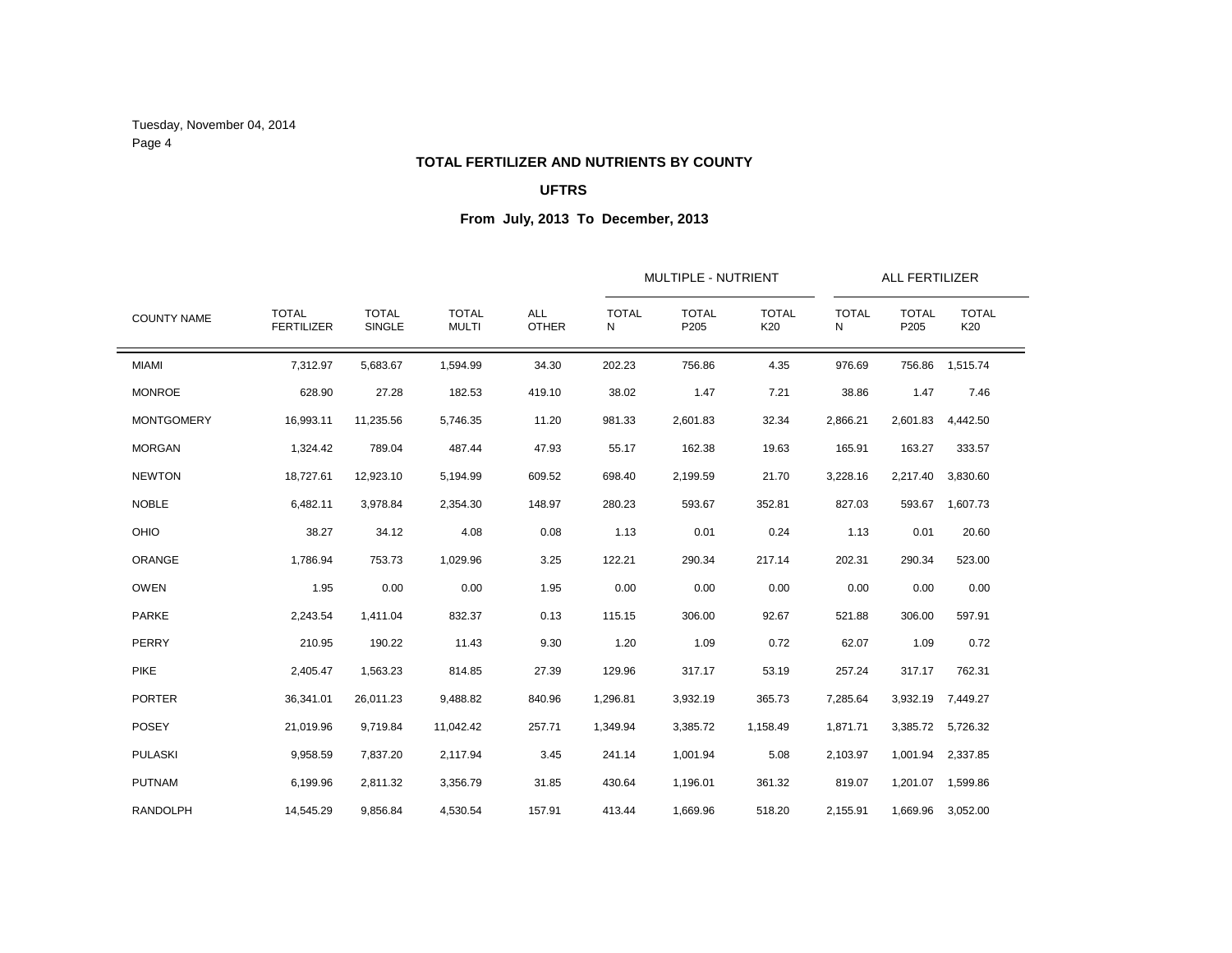### **TOTAL FERTILIZER AND NUTRIENTS BY COUNTY**

## **UFTRS**

|                    |                                   |                               |                              | <b>ALL</b><br><b>OTHER</b> |                   | MULTIPLE - NUTRIENT  |                     | <b>ALL FERTILIZER</b> |                      |                     |  |
|--------------------|-----------------------------------|-------------------------------|------------------------------|----------------------------|-------------------|----------------------|---------------------|-----------------------|----------------------|---------------------|--|
| <b>COUNTY NAME</b> | <b>TOTAL</b><br><b>FERTILIZER</b> | <b>TOTAL</b><br><b>SINGLE</b> | <b>TOTAL</b><br><b>MULTI</b> |                            | <b>TOTAL</b><br>N | <b>TOTAL</b><br>P205 | <b>TOTAL</b><br>K20 | <b>TOTAL</b><br>N     | <b>TOTAL</b><br>P205 | <b>TOTAL</b><br>K20 |  |
| <b>RIPLEY</b>      | 3,453.27                          | 2,533.93                      | 892.86                       | 26.48                      | 114.59            | 278.41               | 92.07               | 636.39                | 278.41               | 802.44              |  |
| <b>RUSH</b>        | 11,437.71                         | 5,809.82                      | 5,496.04                     | 131.85                     | 557.21            | 1,873.61             | 904.47              | 1,191.51              | 1,873.61             | 3,121.19            |  |
| <b>ST JOSEPH</b>   | 5,083.86                          | 3,788.20                      | 1,268.79                     | 26.87                      | 270.03            | 175.57               | 50.50               | 868.25                | 175.57               | 1,184.19            |  |
| <b>SCOTT</b>       | 2,694.52                          | 438.33                        | 1,958.31                     | 297.88                     | 174.57            | 432.00               | 484.16              | 285.71                | 432.00               | 537.02              |  |
| SHELBY             | 6,264.33                          | 2,816.61                      | 3,409.06                     | 38.66                      | 490.96            | 963.88               | 372.25              | 749.63                | 968.02               | 1,622.20            |  |
| <b>SPENCER</b>     | 7,640.86                          | 4,072.84                      | 3,531.42                     | 36.59                      | 526.96            | 1,340.94             | 340.38              | 839.70                | 1,340.94             | 2,406.70            |  |
| <b>STARKE</b>      | 7,509.65                          | 6,204.47                      | 865.14                       | 440.05                     | 112.70            | 382.42               | 1.05                | 1,691.55              | 382.42               | 1,894.92            |  |
| <b>STEUBEN</b>     | 7,030.04                          | 4,549.21                      | 1,623.11                     | 857.72                     | 125.93            | 412.96               | 315.14              | 880.70                | 412.96               | 1,487.75            |  |
| <b>SULLIVAN</b>    | 9,961.45                          | 6,127.79                      | 3,629.11                     | 204.55                     | 557.17            | 1,439.49             | 184.28              | 1,372.70              | 1,439.49             | 2,446.70            |  |
| SWITZERLAND        | 108.81                            | 32.32                         | 76.50                        |                            | 10.29             | 12.74                | 11.26               | 10.55                 | 12.74                | 30.71               |  |
| TIPPECANOE         | 31,105.66                         | 19,277.31                     | 11,570.28                    | 258.07                     | 1,395.16          | 3,791.51             | 1,300.38            | 6,761.82              | 3,791.54             | 6,177.29            |  |
| <b>TIPTON</b>      | 14,465.83                         | 9,489.78                      | 4,914.51                     | 61.54                      | 481.58            | 2,199.94             | 303.04              | 1,616.78              | 2,199.94             | 3,953.86            |  |
| <b>UNION</b>       | 4,652.03                          | 3,552.02                      | 1,052.40                     | 47.61                      | 111.47            | 471.83               | 41.16               | 611.85                | 471.83               | 1,112.69            |  |
| VANDERBURGH        | 3,089.89                          | 2,066.33                      | 1,017.56                     | 6.00                       | 174.56            | 301.38               | 28.60               | 517.96                | 301.40               | 784.22              |  |
| <b>VERMILLION</b>  | 2,104.56                          | 1,113.97                      | 955.01                       | 35.58                      | 84.66             | 287.32               | 195.31              | 607.37                | 287.32               | 458.91              |  |
| <b>VIGO</b>        | 749.31                            | 453.54                        | 239.64                       | 56.14                      | 44.42             | 52.24                | 31.09               | 291.12                | 52.24                | 82.51               |  |
| <b>WABASH</b>      | 11,947.86                         | 8,410.30                      | 3,478.21                     | 59.34                      | 416.98            | 1,439.68             | 84.24               | 1,475.98              | 1,439.68             | 3,633.11            |  |